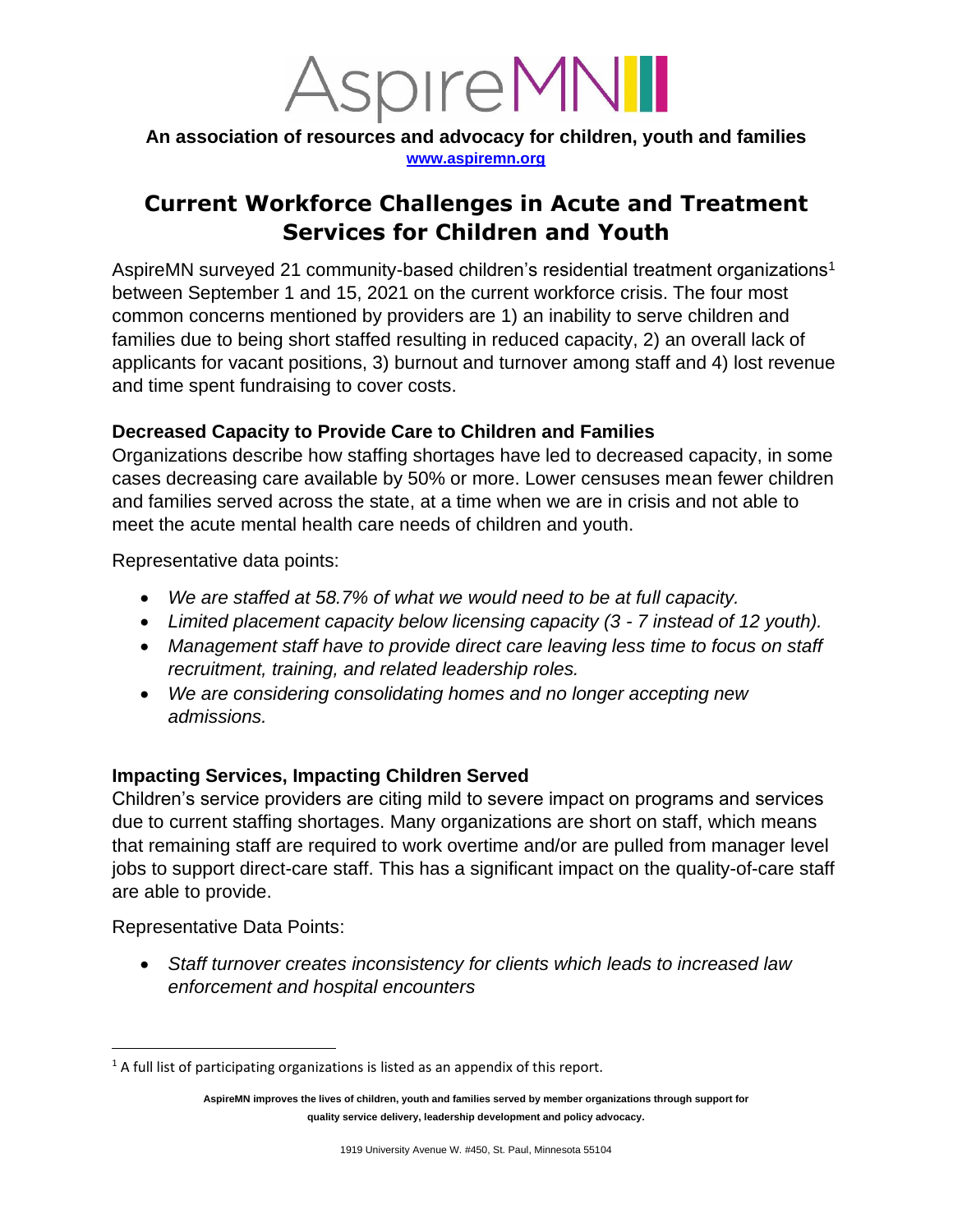- *Clients with significant behavioral support needs do not have staff who are trained and committed to supporting them.*
- *Our program has been severely impacted by staffing crisis.*

### **Scale of the Staffing Crisis is Unprecedented**

The field is experiencing a crisis that is inclusive of all positions required to deliver quality care for children in need of acute and treatment supports. Vacancies include direct care and professional roles.

Representative Data Points:

- *Highest number of open shifts and open positions in known history.*
- *We are a small agency and are currently short 5 full-time positions.*
- *We are down 3 Therapists, 2 Clinical Supervisors and 11 Youth Care Professionals. Therapists are difficult to find, as most tend to want to work from home and do tele-therapy with a clinic.*
- *There has been a lack of applicants.*
- *Minimal applicants and significant delays in DHS background studies being approved causes us to lose applicants.*
- *We have a challenge securing direct care staff.*

#### **Turnover and Burnout**

Staff turnover is trending at a higher level in many organizations and staff burnout is frequently cited as the rationale for increased turnover.

Representative Data Points:

- We are very concerned about burnout of staff as they are having to work a lot of *overtime to make up for the vacant positions.*
- *We've experienced a great deal of turnover – we've had 2 positions open for about 8 weeks.*
- *Staff burn out and turn over are high.*
- *We continue to experience higher-than-historical turnover in our positions and, as a result, are spending much more of our time focused on recruitment and retention efforts than we have in the past.*
- *Constant turnover in frontline staff.*

#### **Fundraising and Wage Increases to Cover Lost Revenue**

Organizations are having to fundraise to cover lost revenue due to low censuses and many are increasing staff compensation in order to retain and recruit staff, all further impacting financial stability.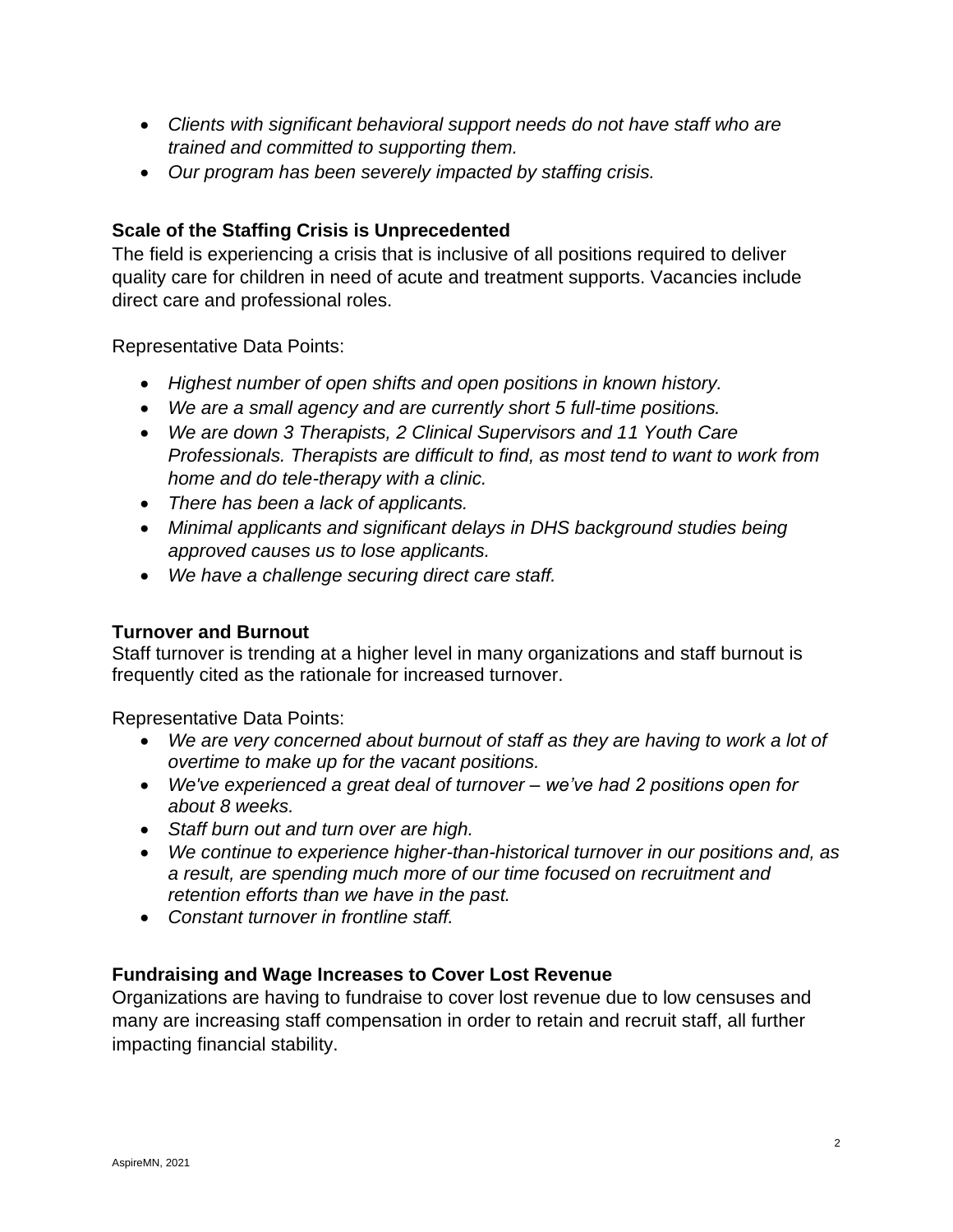Representative Data Points:

- *We have increased staff compensation beyond what our reimbursement level allows - we will need to fundraise to cover this difference.*
- *We are working with our Board of Directors to offer wage increases to retain our current employees.*
- *Staffing crisis has resulted in a reduced census, most recently 50%, and has had significant impact on our monthly financials.*
- *We are losing revenue because we can't admit more residents due to low staffing. Costs to operate services continue to be maintained, and, with the crisis preventing us from serving children and youth, we also are impacted financially with the associated loss in revenue.*

#### **Recommendations**

Though staff shortages are impacting all areas of the economy, meeting the needs of children and families who are in deep crisis due to acute mental health and treatment needs is a shared and statewide priority. To adequately maintain existing capacity and to shift into building greater ability to meet growing needs, the following recommendations are for your consideration:

- Leverage ARPA COVID response funding to respond to this crisis by funding providers to meet the budget gaps created by this staffing crisis and the related loss of service revenue, increased costs due to salary increases, increased costs for recruitment and training, and increased costs due to retention strategies.
- Support and differentiate the entry level wage of children's service providers to recruit and retain quality care providers. Youth workers are paid due to contractual rates at a level that competes in community life with workers in a multitude of entry level roles. Due to the level of priority of the work, complexity of children served, and significance in maintaining quality care staff to assure highest quality care, establish the base wage for all acute and treatment services (CRF and PRTF) as reflective of the priority care they deliver, at \$20 an hour to begin a career in this field.
- Collaborate with AspireMN on establishing a credentialing program that will align training, compensation and quality staffing for this critically important field in serving children's mental health and related treatment needs.